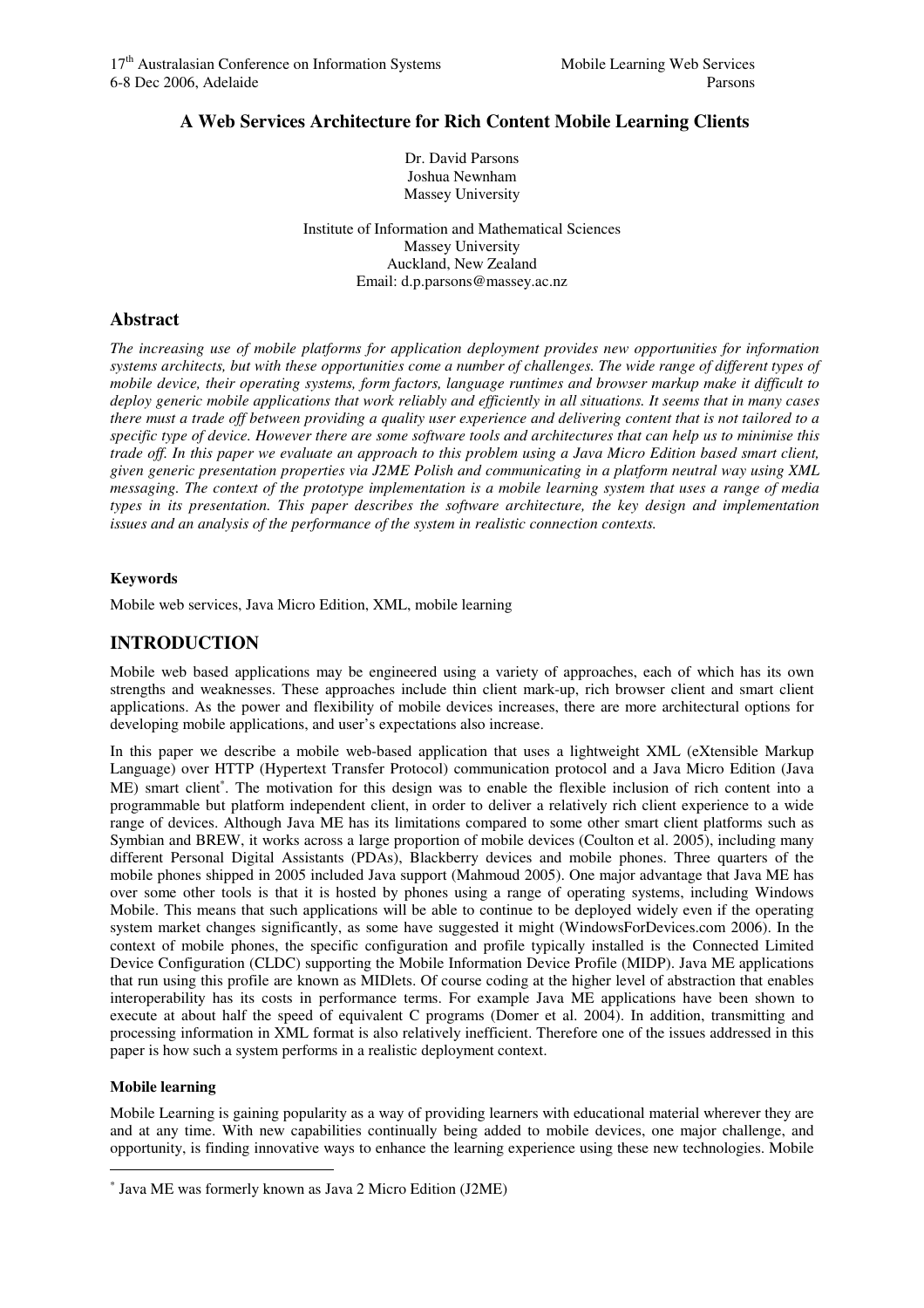learning is not just e-learning on a mobile device, since much e-learning content is inappropriate for small devices (i.e. small screens make it hard to read a lot of text) as well as inappropriate for the typical context that these devices will be used in. In many mobile learning scenarios the device will be used on casual basis or as a tool to obtain knowledge when required (Koschembahr and Sagrott 2005). Therefore course material must be packaged in short and focussed learning units. In this paper we explore one possible approach to realizing a mobile learning framework, using Java ME and XML to deliver rich and interactive content to the mobile learner. We describe the architecture of the prototype system developed; the overall framework, the communication mechanism used between the client and server, the data model used to capture learning content and student progress information, and aspects of the user interface. We also provide some test results from various deployment configurations to assess how well this architecture performs in practice in terms of user waiting time.

### **Related work**

Although there has been a large amount of work published on mobile learning, little has been focused on the type of architecture we describe here. (Sakkopoulos et al. 2006) describe a mobile learning system using a form of web services based on SMS. The authors address issues of browser adaptivity but in this example XML is not used as the transport mechanism. (Chang 2006) considers a range of server side technologies for delivering learning technology, and notes the benefits of service oriented architecture, though does not provide any explicit architecture but reviews user testing of third party implementations. MX-Learn appears to have some similarities in terms of XML data transmission, and includes some compression facilities, but the architecture of the client is not explicitly provided, and it appear that the primary XML processing takes place on the server rather than the client (Casalino et al. 2006). Another platform that has similarities with the one described here is the Mobile Learning Engine, which also uses a Java ME smart client and XML, but has different deployment versions for different types of mobile phone (Meisenberger 2004). Since available documentation in English is limited, it has not been possible to fully analyse the architecture of this system.

# **TECHNICAL ARCHITECTURE**

In this section we outline the rich client mobile learning framework. First we discuss the overall goals of such a framework, and then examine the process of a client request followed by a discussion about communication protocol trade-offs, and finally discuss some user interface issues.

## **Framework Overview**

The basic requirements for the system were to provide a flexible framework that could easily be extended (by adding new content types), adapted (to different platforms) and provide a rich and interactive environment that could potentially enhance learning.



Figure 1: Client server interaction process using XML over HTTP

We begin by describing the approach used to process client requests. Figure 1 shows the process of the client interacting with the server using XML over HTTP. Server side components are primarily Java servlets. The process begins with the Java ME client creating a request object containing information such as destination servlet, servlet operation and associated parameters. Once the request object has been populated, the client sends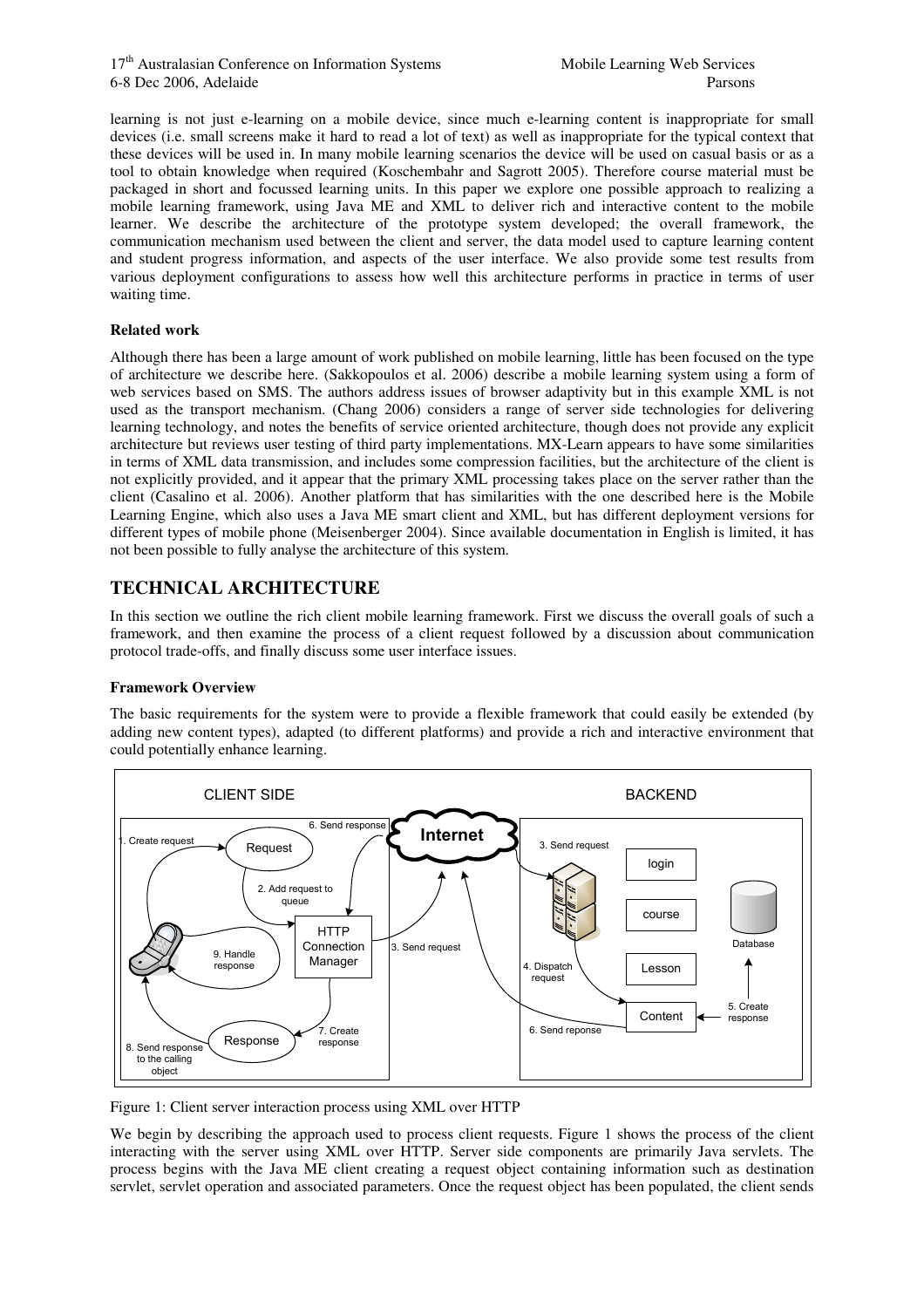this request off to the *HTTP connection manager*, a component that acts as a client-side proxy for the server by assembling and disassembling the XML messages. From here the *HTTP connection manager* passes the request off to the server as an XML message and listens for a response. The XML message is received by the *Dispatcher*  servlet that takes the message and de-serializes it into a request object; once this is done it then passes the request object to the appropriate servlet for dealing with the user's content request. This servlet handles the request, generates a response object by accessing the data store via a layer of data access objects, and finally sends this response object back to the client. The response is received by the client's *HTTP connection manager* which then de-serializes the XML response into an appropriate response object and passes this back to the calling object.

#### **Server Side components**

The components on the server side are primarily Java servlets, acting as controllers and command objects to process client requests. Apart from the MIDlet download page, server pages are not used in the application since page presentation is not required. The four major components on the server include a dispatcher servlet that acts as a front controller (Fowler 2003), a number of servlets specific to request types, which act as the command or action components of the front controller pattern, a data access layer that consists of factory and provider object that utilise the Hibernate object relational mapping framework, and finally the actual data objects that are mapped to the database. The dispatcher servlet's responsibility is to handle the initial request, de-serialize the XML data into a request object and pass the request off to the appropriate servlet. Figure 2 shows these components mapped into a front controller pattern, with the special characteristic that the key role of these servlets is to process XML requests and responses.



Figure 2: Implementation of the front controller pattern that processes XML requests and responses

Each request type specific servlet handles a different type of request from the user; essentially the business logic is packaged into these command classes. The request object will contain the requested method name and associated parameters. The servlet queries this request object and executes the appropriate method. Most of these methods rely on requesting information so the servlet will communicate with the data access layer to obtain the required information. Each data object implements the XMLGenerator interface that contains the method signature **getXML()**. This method is what the servlet uses to generate the XML from the data objects. Once the servlet has the appropriate XML document it will pass it back to the client.

### **Data Model**

Storing content in the database is a standard design pattern for dynamic web applications that have content that may frequently change (Graham 2003). The system developed here uses the MySQL relational database (MySQL AB 2006). Mapping between the server-side object model and the database is implemented using the Hibernate Core object relational mapping tool (Hibernate 2006). For the mobile learning application the three major entities in the data model are **Student**, **Course**, and **Course Content**. The student entity includes login information as well as user progress data, while course information includes available courses, course lessons, and available content. The part of the model that encapsulates course content provides support for extending the set of content types that can be used in the application. The current content types that are supported include **text** (basic informative text for a particular lesson), **rich media** such as video or audio and **multi-choice** content that allows for testing the user. Some work is required for both enhancing the existing content types (e.g. including images in the text type and including images and media for multi-choice questions to allow the teacher to present questions based on rich content) as well as creating new content types, such as other interactive activities. Having an extensible model means that we can add new types of content, and using XML as the transport mechanism means that external resources such as RSS (Really Simple Syndication) feeds and web services can be consumed by the server and delivered to the client directly. Therefore the use of XML as the transport mechanism opens up the possibility of integrating mashup web services into the application in a Web 2.0 style.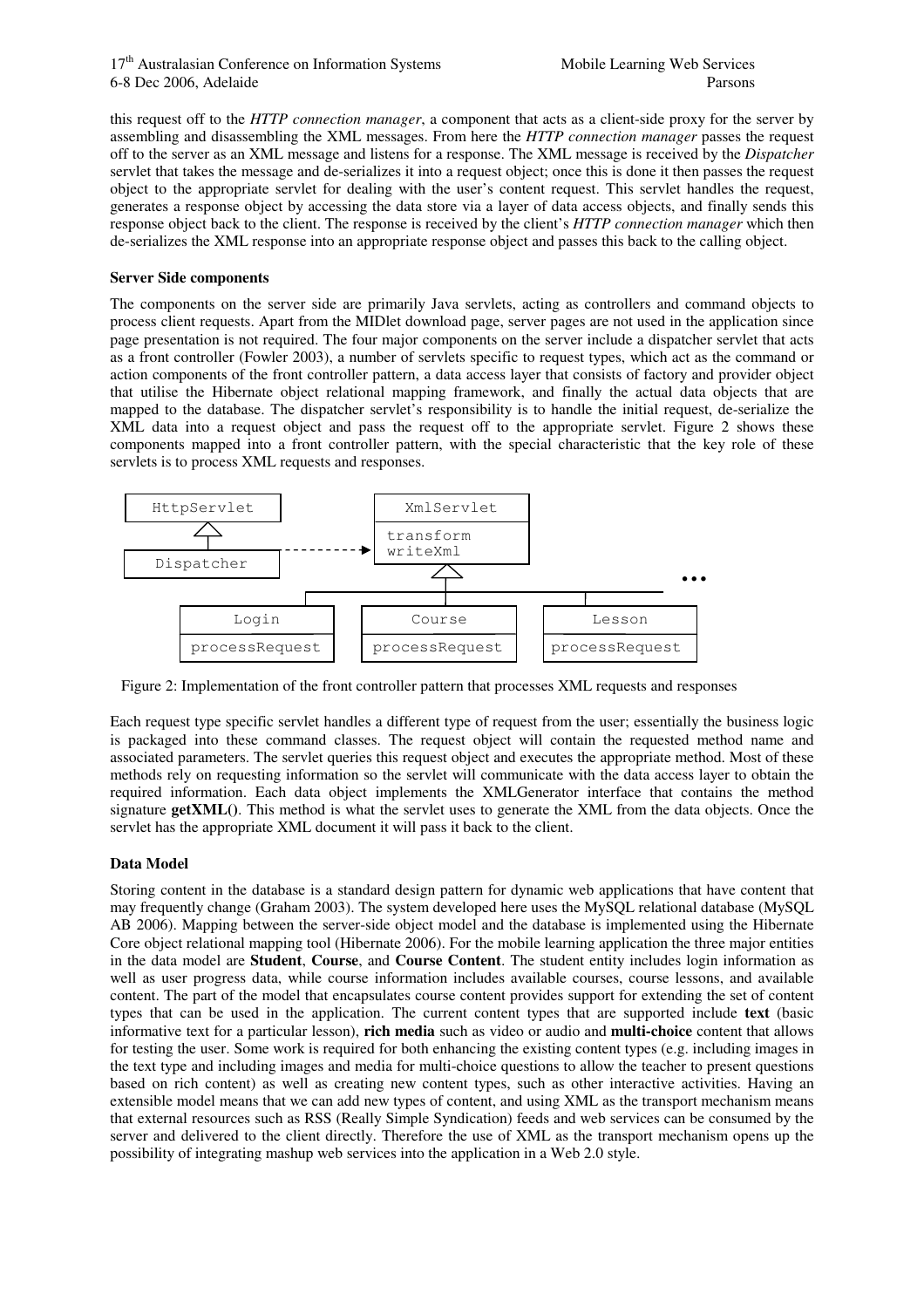#### **Communication with XML over HTTP**

The main reason for selecting XML as the message format was because of its flexibility, enabling different types of client to reuse the same content from the server (Hjelm 2000). Not only is XML used to provide services to a smart client, but the same document could be transformed using XSLT on the server to provide content for thin client bowsers. Using HTTP as the transfer protocol guarantees that a large number of devices will be able to act as clients to the server, even mobile phones using MIDP version 1.0. Although some Java ME devices may be able to communicate using other protocols such as the User Datagram Protocol (UDP), they are less likely to be supported than HTTP since only HTTP is a required MIDP connection type within the Generic Connection Framework (Ortiz 2003).

The XML processing on the client is done using the kXML parser, an XML pull parser that avoids the fragility of stream based SAX parsers while being more memory efficient than tree-based DOM parsers (Slomiski 2004). It should be noted that this system does not use web service protocols such as the Simple Object Access protocol (SOAP), since these would incur a signicant processing and transport overhead. Since interoperability with external systems was not a major requirement for this system, the benefits of using a more lightweight XML format were felt to outweigh the benefits of using standardised XML protocols. There are still, however, two potential performance problems evident in using XML as the messaging protocol. First, it increases the processing required on the client (for serializing and de-serializing objects for transportation) compared to, for example, using a thin client Wireless Markup Language (WML) or XHTML-Mobile Profile browser. Examining the Network Analyzer provided with the J2ME Wireless Toolkit showed that the processing of the data was more time consuming than the transportation of the data between the client and server when the client and server were running on the same node. The second problem is that using XML increases the data being transported across the network, because XML's self-describing properties render it relatively verbose. This is a problem for two reasons, the first being that there may be an increase in cost (in monetary terms) for users who may be charged on the basis of bytes transferred. The second problem this method imposes is that there is an increase in upload traffic on the network, since the client sends an XML document to the server rather than a standard HTTP request. Some solutions for these issues include using a different communication protocol (i.e. using standard HTTP GET requests with parameters) except when an external web service is being exposed or used, or possibly using binary compression on the XML before transmission. This method is used by the Wireless Markup Language (WML) to reduce the size of documents transmitted over the Wireless Access protocol (WAP) by using a compact binary representation, the WAP Binary XML Content Format (WBXML) (WAP Forum 1999). In this case you could still have the flexibility of XML by adding an additional layer to the server that acts as a proxy between mobile client requests and the server. In the current prototype XML documents are transmitted as uncompressed text, but the request mechanism in the framework has been abstracted to allow for easy adoption of different communication protocols.

Given these issues, one focus of this research was to examine the effectiveness and efficiency of the chosen communication protocol. The factors that we considered were:

- The size of the client side application (MIDlets have to be installed on small devices with limited memory that is shared by other applications, pictures, games etc.)
- The self descriptiveness of the data, enabling client side processing
- The bandwidth consumption of the content types being transported and the resulting speed of the upload and download
- The processing power required and how that might impact on different client platforms

Figure 3 compares the different types of communication protocols available and the trade-offs between them. In essence, our XML usage can be seen as a compromise between a number of forces.

One of the further considerations that can influence our choice is how well a given technology integrates with particular technical platforms. For example the MIDP persistence mechanism, the Record Management System, cannot directly serialise an object but can store an XML document directly as UTF-8 characters in a byte array.

An important decision for any type of mobile application is the decision about the trade-off between network traffic, memory usage, and storage space. It is an aspect of mobile computing that cannot be ignored as the application must carefully manage network traffic, as it costs the user for data transfer and potentially increases latency, memory is very limited, and persisting the data on the mobile device is not always feasible. Ideally the device would utilize its storage capacity as much as it could but because storage space limitations varies for different Java enabled phones the only realistic data that could be consistently persisted on the device would be user information (login and progress details) and some basic user course information, such as available courses, lessons, and the lesson content (essentially menu content).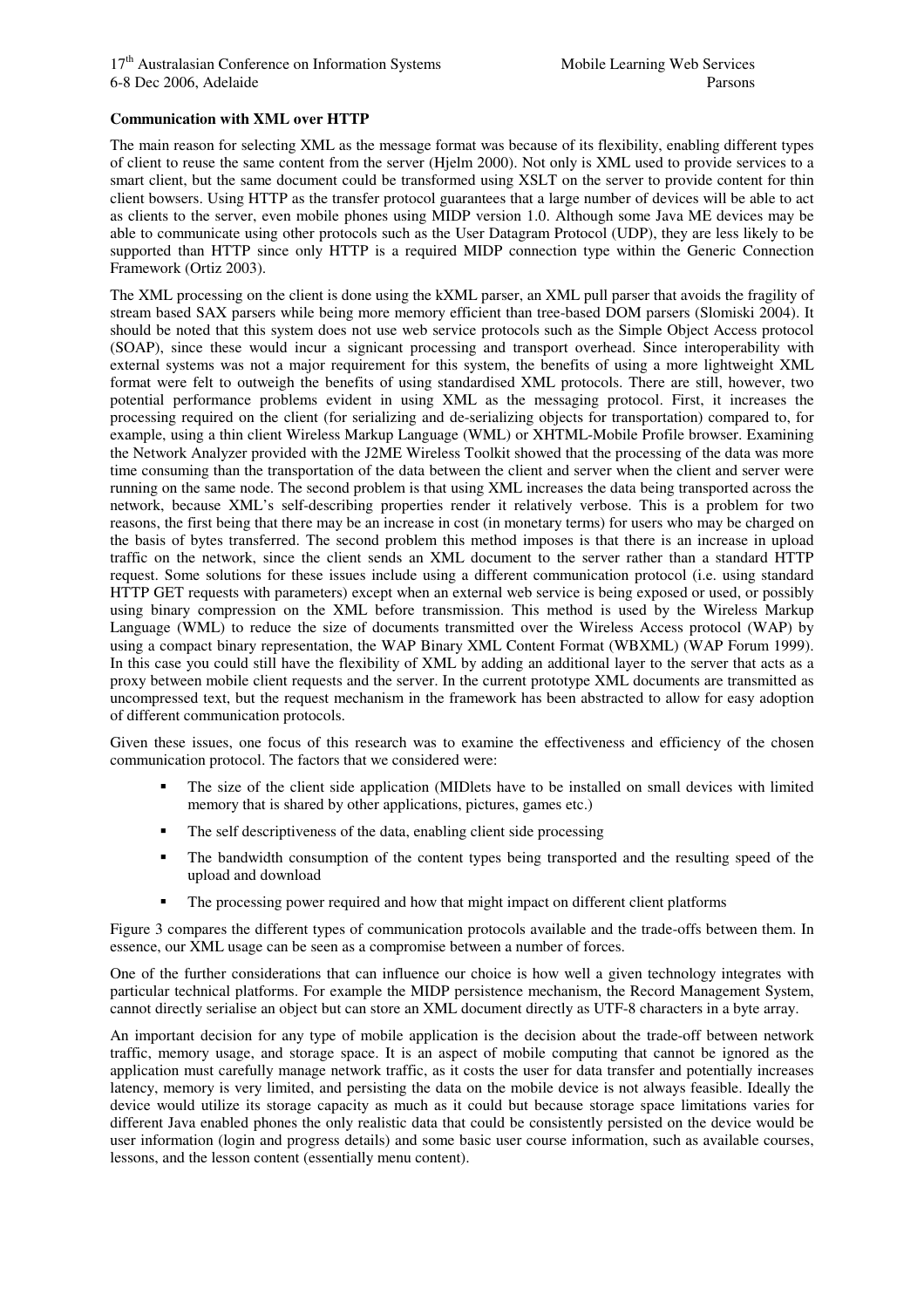

Figure 3: Communication protocol and trade-offs

# **THE USER INTERFACE**

An emerging issue in the use of standard Java Micro Edition applications on the client is the limited sophistication of the user interface (UI) components included in the MIDP UI packages. As the presentational capability of mobile devices increases, working with the MIDP lowest common denominator approach will provide an interface that would be no more visually interesting than a simple thin client browser interface. Customised programming to take advantage of different devices' user interface capabilities would be problematic, due to the wide range of device capabilities on the market. To address these problems, a generic solution to enhancing a portable user interface for Java ME programs is required. One such solution is J2ME Polish (Virkus 2006), which includes an XML database of the capability of over 300 mobile devices and preprocesses the Java source code to inject the presentational polish. This tool supports a number of features, but in particular it supports a style sheet based approach to user interface presentation that enables Java ME programs to have a look and feel similar to style sheet base mobile browsers without sacrificing the power of the mobile client or the interoperability of the standard Java APIs. Figure 4 shows the same menu screen from the application running both with and without the J2ME Polish libraries, displayed on the emulator of the Sun Java Wireless Toolkit (Sun Microsystems 2006). The build specification for this application uses only generic J2ME Polish pre-processing, though device specific pre-processing is also possible, at the expense of platform neutrality.



Figure 4: Generic J2ME user interface using J2ME Polish (left) and standard MIDP UI (right)

Similar device adaptive presentation can be achieved with thin client mobile browsers by using tools such as the WALL tag library (Passani 2006a). For content such as the menu example used here, such an approach would probably be more performant and easier to implement. However, the problem with markup is that it lacks the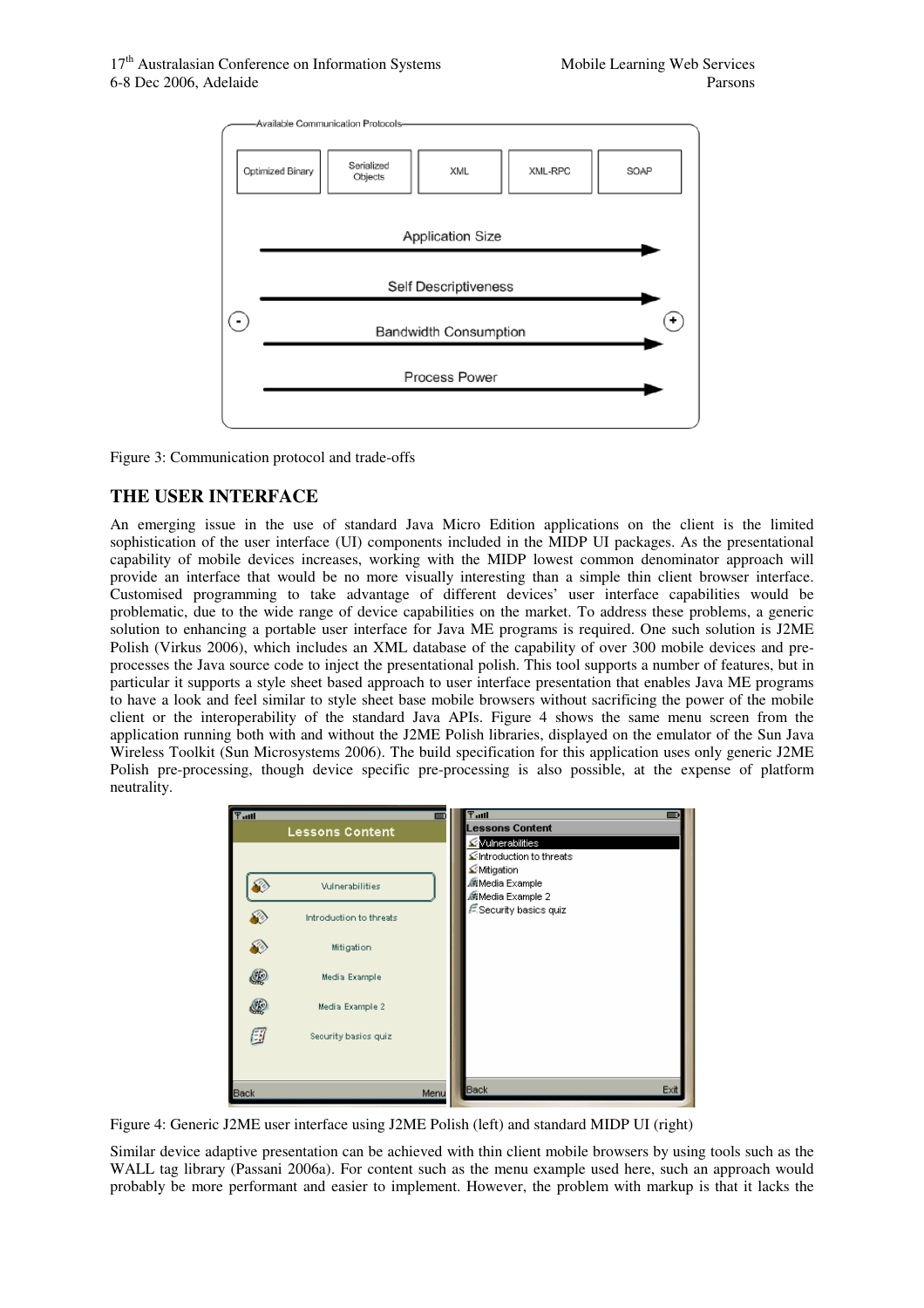ability of smart clients to execute applications, apart from some basic mobile browser plugins. In one respect, a combination of the browser and smart client approach would appear to offer the benefits of both architectures. Unfortunately this is problematic in practice because MIDlets cannot be seamlessly integrated into a browser workflow. In fact the only link between a MIDlet and a browser is that a web page can be used to download the MIDlet's JAD (application descriptor) and jar (archive) files. Once a MIDlet application has been downloaded, deployed and launched it operates independently of a mobile browser. This means that if we want to present the user with a seamless workflow and a consistent look and feel then even aspects such as menus need to be included in the smart client implementation.

## **TEST RESULTS**

In this section we provide some test results based on access times through part of a use case, where the user navigates from the login page, though the course choice page, then selects the lesson and finally reaches different types of content. Testing was undertaken in four separate contexts. The first context was testing on a single node, where the server (an installation of JBoss application server 4) was running on the same machine as a Java ME client emulator. The second content was a remote server test, with a remote installation of JBoss being connected to over the Internet from a desktop machine running the Java ME client emulator. The third test was a 2.5G mobile phone (an iMate SP5 Windows Smartphone running the Tao Group 'intent' Java MIDlet Manager) connecting to the server over GPRS (General Packet Radio Service) via the Vodafone New Zealand mobile network. The final test was a 3G mobile phone (a Nokia N70) connecting to the server over 3GSM, again using the Vodafone New Zealand mobile network. In all of the tests the level of server logging was at 'info', which tended to slow the server's performance. However since the logging level was consistent for all tests this does not impact on the relative results. Test results for downloading video files over GPRS tended to vary considerably, such that a meaningful average time was difficult to ascertain, so we have record a minimum rather than an average.

| <b>Use Case Task</b> | <b>Local Server</b> | <b>Remote Server</b><br>over network | <b>Remote Sever over</b><br><b>GPRS</b> | <b>Remote Server</b><br>over 3G |
|----------------------|---------------------|--------------------------------------|-----------------------------------------|---------------------------------|
| Login                |                     |                                      | ∩                                       |                                 |
| Text (menus)         |                     |                                      |                                         |                                 |
| Sound Media (6K)     |                     |                                      | n                                       | h                               |
| Video Media (130K)   |                     |                                      | >15                                     | 12                              |

Table 1: Average response times in seconds for different media types in different connection scenarios

The results of out tests were quite illuminating. There were two clear aspects to the figures. First, when we were transmitting small quantities of text, the differences between the different contexts were relatively small. This suggested that a significant part of the latency was in the XML processing, regardless of whether the client device was real or emulated and whether or not a mobile network was being used. The second clear issue was that as soon as we introduced multimedia content, the latency effect of the XML processing was overshadowed by the latency effect of downloading larger multimedia files, in particular video files, when connecting over the mobile phone network. This was not so significant for the short sound file that was used for testing, but was more marked for the video file. Since both of these clips were short (a few seconds each), this effect would be likely to be more marked for larger files, despite the use of buffering on the devices. The conclusions we drew from these tests were that (a) XML parsing in itself was an overhead but not excessive, (b) local caching of XML content would reduce latency effects considerably, (c) media files would have to be short, and recommended only for fast connections, and (d) these result emphasised that content should be available in more than one format, giving users appropriate options for their connection context.

# **FUTURE WORK**

The current application serves a number of experimental content types but does not adapt itself to the differences between mobile devices. To cater for issues such as the excessive download time for movie clips on a 2.5G device, some adaptivity strategies need to be incorporated. This means providing some types of learning content in more than one format, so that (a) users with capable devices have a choice and (b) users with limited devices can access all content in at leats one format. Capability libraries such as WURFL can be useful here, since they are able to identify device capabilities from the user-agent HTTP header (Passani 2006b).

The User Profile section has not yet been fully implemented, but providing such feedback, and perhaps an adaptive interface based on user progress, would be valuable, As well as enabling the learner to reflect on their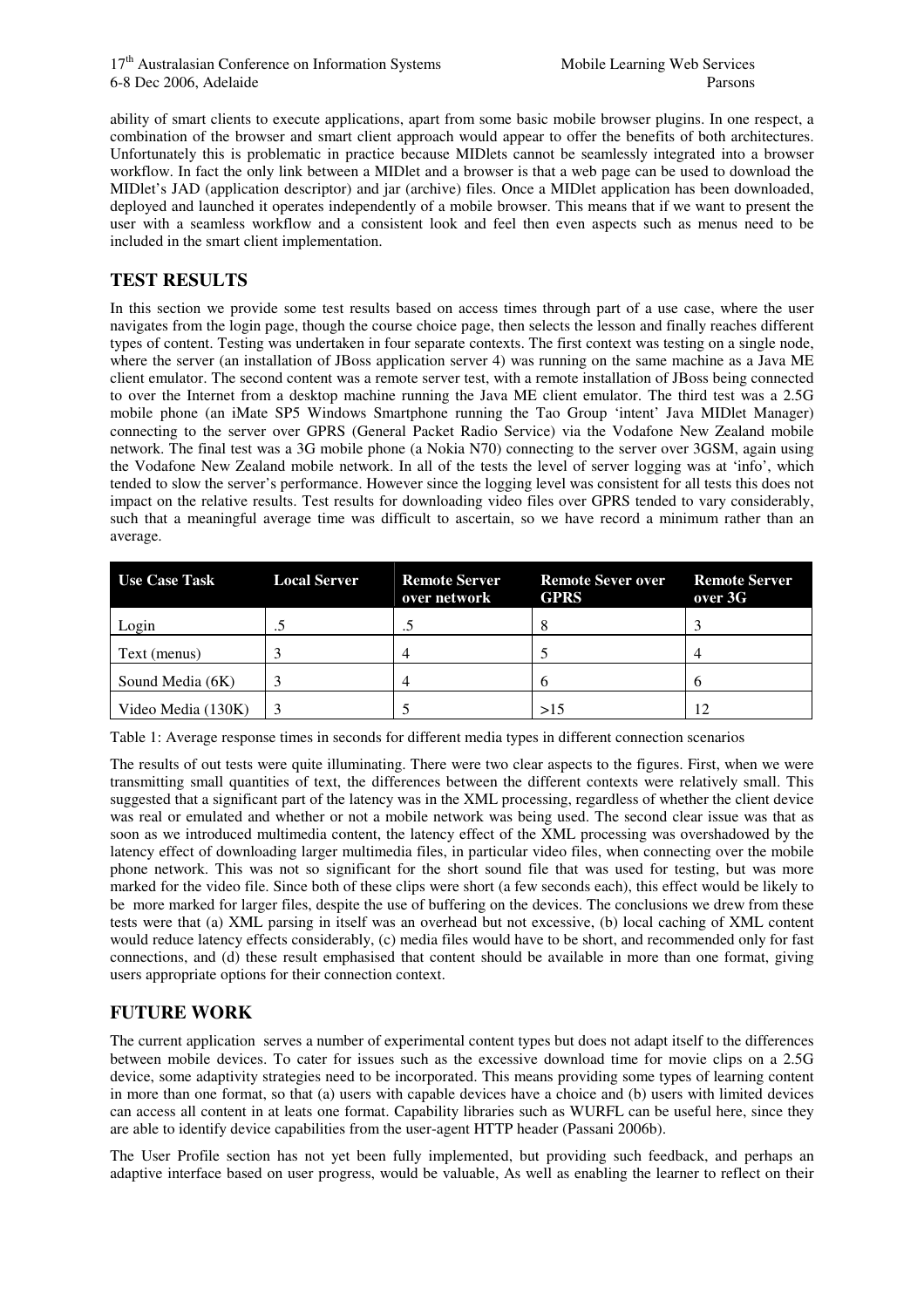progress, (including percentage of completion for available courses and current grading for each course), users could also to change their preferences, such as setting the default media types for certain content types. For example a user could choose to view still image slide shows rather than video to reduce download times and data volumes.

The current prototype is not being used in real learning situations, and has not been secured except by username and password. Before this prototype can progress beyond the proof of concept stage, a more secure communication layer will need to be provided, at least by using HTTPS transport, particularly if the system were to be used for formal assessment. Security is also an issue for the mobile device operating system. It is already clear that deployment on many devices is dependent on signing the Java code with verified security certificates.

A related system that uses adaptive mark-up rather than a smart client is described in (Parsons and Schroder 2006). A more detailed test that compared the performance of these two approaches would be a useful future study.

# **CONCLUSIONS**

In this paper we have described the architecture of a mobile learning platform based on XML messaging between a server and a smart Java client. We have described the general architecture, the reasons for choosing this architecture and some performance statistics that indicate the potential latency effects of using an XML messaging/parsing architecture. The prototype system has demonstrated that a smart client Java ME application, connected to a server using XML, can provide a rich, interactive environment for the mobile learner, However there are certain usability issues associated with certain types of mobile device. Our experiments showed that certain types of content could not be delivered using a GPRS device within a reasonable time. Some of these problems may be addressed by various forms of optimisation to reduce network traffic, reduce latency, and utilize the mobile device's own storage and processing capabilities as much as possible. Network traffic may be reduced by using techniques such as data compression and caching, while latency may be reduced by including some background processing for downloading. In both cases the mobile device can be leveraged to store local data (caching) and take on more processing responsibility. For example, large documents might be downloaded and cached that would support a sequence of user interactions without further reference to the server. Work is continuing on the prototype to address these technical issues before testing can commence with users.

## **REFERENCES**

- Casalino, N., D'Atri, A., Garro, A., Rullo, P., Saccà, D. and Ursino, D. 2006, Proceedings of IEEE International Conference on Mobile Communications and Learning Technologies: An XML-based multi-agent system to support an adaptive cultural heritage learning,, pp. 224.
- Chang, V. 2006, Proceedings of IEEE International Conference on Mobile Communications and Learning Technologies: Web Service Testing and Usability for Mobile Learning, IEEE, pp. 221.
- Coulton, P., Rashid, O., Edwards, R. and Thompson, R. 2005, 'Creating Entertainment Applications for Cellular
- Phones' ACM Computers in Entertainment, vol. 3, no. 3.
- Domer, J., Nanja, M., Srinivas, S. and Keshavachar, B. 2004, Proceedings of 2004 workshop on Interpreters, Virtual Machines and Emulators (IVME'04): Comparative Performance Analysis of Mobile Runtimes on Intel XScale® Technology, ACM Press, Washington, D.C., USA.
- Fowler, M. 2003, Patterns of Enterprise Application Architecture, Addison-Wesley, Boston.
- Graham, I. 2003, A Pattern Language for Web Usability, Addison-Wesley, London.
- Hibernate 2006, Relational Persistence for Java and .NET, Hibernate, Available: http://www.hibernate.org/, Accessed: June 16th 2006
- Hjelm, J. 2000, Designing Wireless Information Services, Wiley, New York.
- Koschembahr, C. V. and Sagrott, S. 2005, In Mobile Learning: a handbook for educators and trainers, (Eds, Kukulska-Hulme, A. and Traxler, J.) Routledge, London.
- Mahmoud, Q. H. 2005, J2ME Luminary: Mark Duesener of Vodafone Group, Sun Microsystems, Available: http://developers.sun.com/techtopics/mobility/midp/luminaries/markduesener/, Accessed: July 3rd 2006
- Meisenberger, M. 2004, Mobile Learning Engine, Available: http://drei.fhjoanneum.at/mle/start.php?sprache=en&id=0, Accessed: July 3rd 2006
- MySQL AB 2006, MySQL 5.0 Relational Database, Available: http://www.mysql.com/, Accessed: June 16th 2006